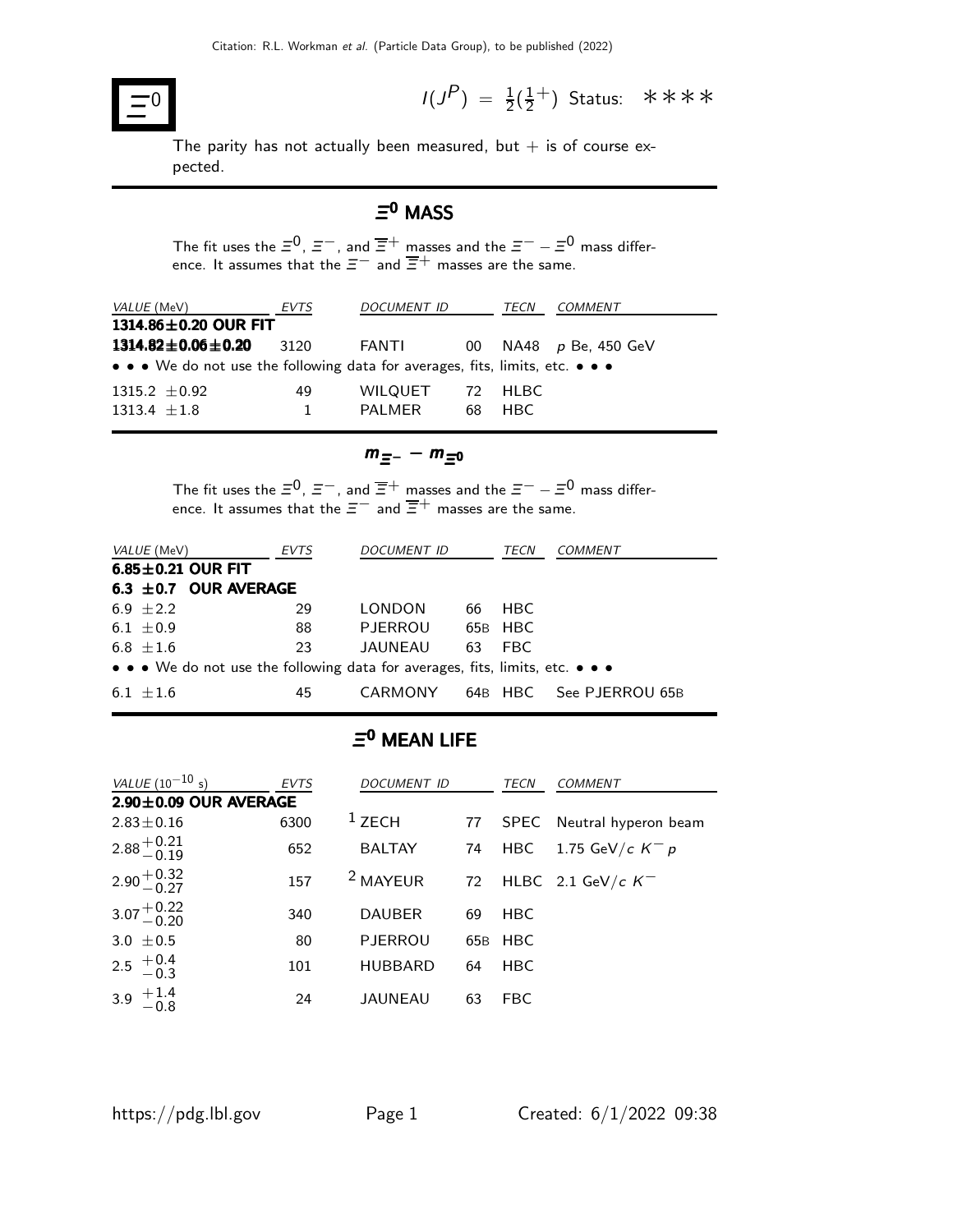- • We do not use the following data for averages, fits, limits, etc. • •
- $3.5\begin{array}{l} +1.0 \ -0.8 \end{array}$ 45 CARMONY 64B HBC See PJERROU 65B

<sup>1</sup> The ZECH 77 result is  $\tau_{\equiv 0} = [2.77-(\tau_A-2.69)] \times 10^{-10}$  s, in which we use  $\tau_A =$  $2.63\times10^{-10}$  s.

 $2$  The MAYEUR 72 value is modified by the erratum.

#### $\mathsf{\Xi}^\mathbf{0}$  MAGNETIC MOMENT

See the "Quark Model" review.

| VALUE $(\mu_N)$                | <i>EVTS</i> | DOCUMENT ID  | TFCN |             |  |  |  |
|--------------------------------|-------------|--------------|------|-------------|--|--|--|
| $-1.250 \pm 0.014$ OUR AVERAGE |             |              |      |             |  |  |  |
| $-1.253 + 0.014$               | 270k        | COX          | 81   | <b>SPFC</b> |  |  |  |
| $-1.20 + 0.06$                 | 42k         | <b>BUNCE</b> | 79   | <b>SPFC</b> |  |  |  |

#### Ξ<sup>0</sup> DECAY MODES

|                                                      | Mode                                                                                                                                                                 | Confidence level<br>Fraction $(\Gamma_i/\Gamma)$                                                                                                                                                         |        |
|------------------------------------------------------|----------------------------------------------------------------------------------------------------------------------------------------------------------------------|----------------------------------------------------------------------------------------------------------------------------------------------------------------------------------------------------------|--------|
| $\Gamma_1$<br>$\Gamma_2$<br>$\Gamma_3$<br>$\Gamma_4$ | $\Lambda \pi^0$<br>$\Lambda$<br>$Ae^+e^-$<br>$\Sigma^0$ $\gamma$<br>$\Gamma_5$ $\Sigma^+ e^- \overline{\nu}_e$<br>$\Gamma_6 \quad \Sigma^+ \mu^- \overline{\nu}_\mu$ | $(99.524 \pm 0.012)$ %<br>$(1.17 \pm 0.07) \times 10^{-3}$<br>$(7.6 \pm 0.6) \times 10^{-6}$<br>$(3.33 \pm 0.10) \times 10^{-3}$<br>$(2.52 \pm 0.08) \times 10^{-4}$<br>$(2.33 \pm 0.35) \times 10^{-6}$ |        |
|                                                      |                                                                                                                                                                      | $\Delta S = \Delta Q$ (SQ) violating modes or<br>$\Delta S = 2$ forbidden (S2) modes                                                                                                                     |        |
|                                                      | $\Gamma_7 \quad \Sigma^- e^+ \nu_e$                                                                                                                                  | $\times$ 10 $^{-4}$<br>SQ<br>$\langle 9$                                                                                                                                                                 | $90\%$ |
|                                                      | $Γ_8$ $Σ^ μ^+$ $ν_\mu$                                                                                                                                               | $\times$ 10 $^{-4}$<br>$SQ \leq 9$                                                                                                                                                                       | $90\%$ |
| $\Gamma_{\mathsf{Q}}$                                | $p\pi^-$                                                                                                                                                             | $\times$ 10 $^{-6}$<br>$S2 \t < 8$                                                                                                                                                                       | 90%    |
|                                                      | $\Gamma_{10}$ $\rho e^- \overline{\nu}_e$                                                                                                                            | $\times$ 10 <sup>-3</sup><br>$S2 \t < 1.3$                                                                                                                                                               |        |
|                                                      | $\Gamma_{11}$ $\rho \mu^- \overline{\nu}_\mu$                                                                                                                        | $\times$ 10 <sup>-3</sup><br>S2<br>< 1.3                                                                                                                                                                 |        |

#### CONSTRAINED FIT INFORMATION

An overall fit to 5 branching ratios uses 11 measurements and one constraint to determine 5 parameters. The overall fit has a  $\chi^2 =$ 7.5 for 7 degrees of freedom.

The following off-diagonal array elements are the correlation coefficients  $\left<\delta x_i\delta x_j\right>$ / $(\delta x_i\cdot\delta x_j)$ , in percent, from the fit to the branching fractions,  $x_i$   $\;\equiv$  $\Gamma_i/\Gamma_{\rm total}$ . The fit constrains the  $x_i$  whose labels appear in this array to sum to one.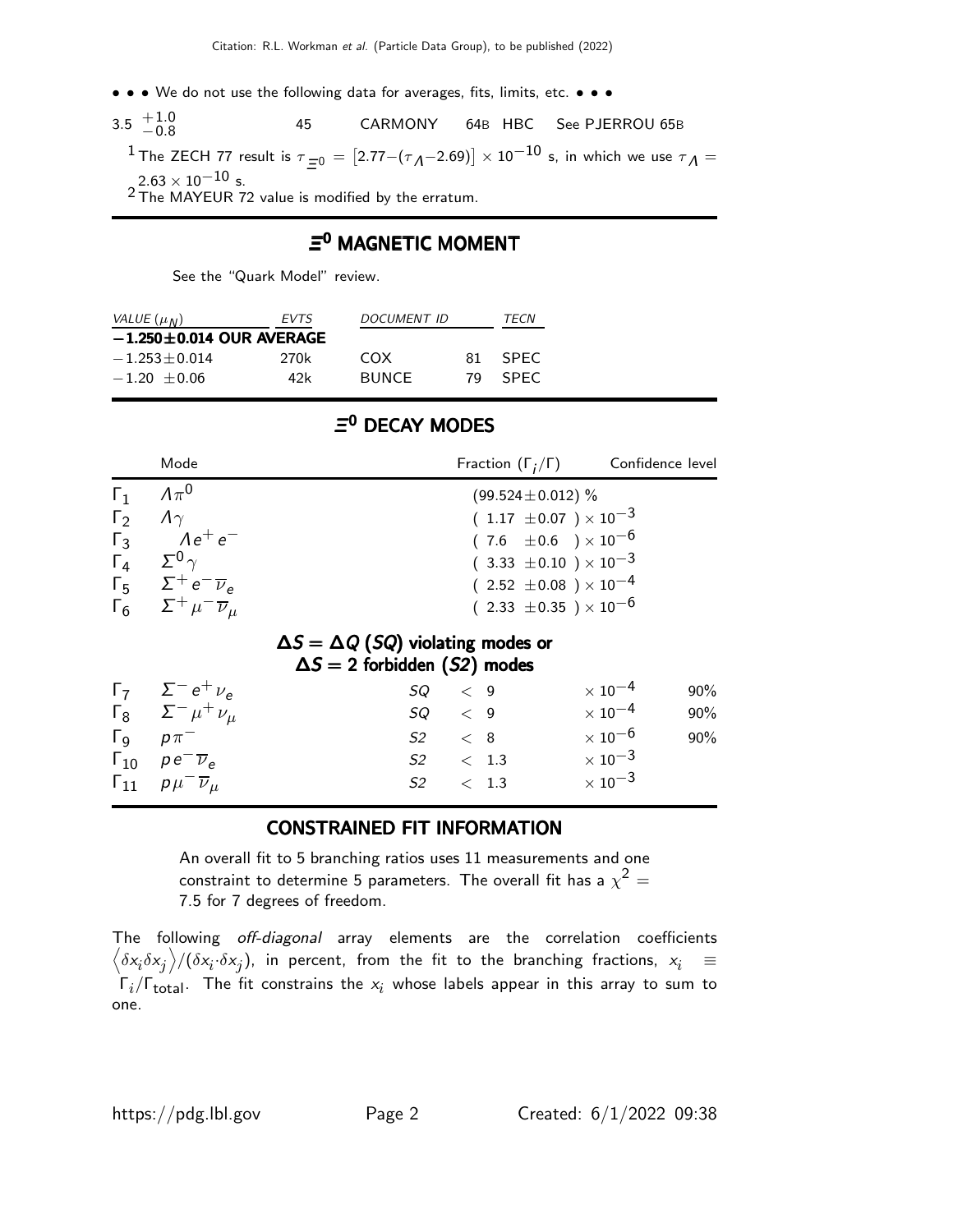| $x_2$          | -57   |       |    |    |
|----------------|-------|-------|----|----|
|                | -82   | 0     |    |    |
| $x_4$<br>$x_5$ |       | 0     | 0  |    |
| $x_6$          |       | 0     | 0  |    |
|                | $x_1$ | $x_2$ | XΔ | ×5 |

### Ξ <sup>0</sup> BRANCHING RATIOS

| $\Gamma(\Lambda \gamma)/\Gamma(\Lambda \pi^0)$ |             |                    |    |                      |                        | $\Gamma_2/\Gamma_1$ |
|------------------------------------------------|-------------|--------------------|----|----------------------|------------------------|---------------------|
| VALUE (units $10^{-3}$ )                       | <b>EVTS</b> | <b>DOCUMENT ID</b> |    | TECN                 | <b>COMMENT</b>         |                     |
| $1.17\pm0.07$ OUR FIT                          |             |                    |    |                      |                        |                     |
| $1.17 \pm 0.07$ OUR AVERAGE                    |             |                    |    |                      |                        |                     |
| $1.17 \pm 0.05 \pm 0.06$                       | 672         | $3$ LAI            |    |                      | 04A NA48 p Be, 450 GeV |                     |
| $1.91 \pm 0.34 \pm 0.19$                       | 31          | $4$ FANTI          | 00 |                      | NA48 $p$ Be, 450 GeV   |                     |
| $1.06 \pm 0.12 \pm 0.11$                       | 116         | JAMES              | 90 |                      | SPEC FNAL hyperons     |                     |
| $\sim$                                         |             |                    |    | $\sim$ $\sim$ $\sim$ |                        |                     |

 $^3$ LAI 04A used our 2002 value of 99.5% for the  $\Xi^0$   $\rightarrow$   $\,$   $\Lambda \pi^0$  branching fraction to get  $Γ(≡<sup>0</sup> → Λγ)/Γ<sub>total</sub> = (1.16 ± 0.05 ± 0.06) × 10<sup>-3</sup>$ . We adjust slightly to go back to what was directly measured.

 $^4$  FANTI 00 used our 1998 value of 99.5% for the  $\Xi^0$   $\rightarrow$   $\,$   $\Lambda \pi^0$  branching fraction to get  $\Gamma(\equiv^0 \to \Lambda \gamma)/\Gamma_{\rm total} = (1.90 \pm 0.34 \pm 0.19) \times 10^{-3}$ . We adjust slightly to go back to what was directly measured.

# $\Gamma(\Lambda e^+ e^-)/\Gamma_{\text{total}}$  Γ<sub>3</sub>/Γ

#### $\Gamma_3/\Gamma$

| VALUE (units $10^{-6}$ ) | <b>EVTS</b> | <i>DOCUMENT ID</i>  |  | TECN COMMENT             |
|--------------------------|-------------|---------------------|--|--------------------------|
| $7.6 \pm 0.4 \pm 0.5$    | $397 + 21$  | <sup>5</sup> BATLEY |  | 07C NA48 $p$ Be, 400 GeV |

5 This BATLEY 07<sup>C</sup> result is consistent with internal bremsstrahlung.

| $\Gamma(\Sigma^0 \gamma)/\Gamma(\Lambda \pi^0)$ |             |                    |      | $\Gamma_4/\Gamma_1$                                                                                                                                                                                                                                    |
|-------------------------------------------------|-------------|--------------------|------|--------------------------------------------------------------------------------------------------------------------------------------------------------------------------------------------------------------------------------------------------------|
| VALUE (units $10^{-3}$ )                        | <b>EVTS</b> | <b>DOCUMENT ID</b> | TECN | <b>COMMENT</b>                                                                                                                                                                                                                                         |
| 3.35±0.10 OUR FIT                               |             |                    |      |                                                                                                                                                                                                                                                        |
| $3.35 \pm 0.10$ OUR AVERAGE                     |             |                    |      |                                                                                                                                                                                                                                                        |
| $3.34 \pm 0.05 \pm 0.09$                        | 4045        |                    |      | ALAVI-HARATI01C KTEV p nucleus, 800 GeV                                                                                                                                                                                                                |
| $3.16 + 0.76 + 0.32$                            | 17          | $6$ FANTI          |      | 00 NA48 p Be, 450 GeV                                                                                                                                                                                                                                  |
| $3.56 \pm 0.42 \pm 0.10$                        | 85          | TEIGE              |      | 89 SPEC FNAL hyperons                                                                                                                                                                                                                                  |
| to what was directly measured.                  |             |                    |      | <sup>6</sup> FANTI 00 used our 1998 value of 99.5% for the $\Xi^0 \rightarrow A\pi^0$ branching fraction to get<br>$\Gamma(\Xi^0 \to \Sigma^0 \gamma)/\Gamma_{\text{total}} = (3.14 \pm 0.76 \pm 0.32) \times 10^{-3}$ . We adjust slightly to go back |
|                                                 |             |                    |      |                                                                                                                                                                                                                                                        |

| $\Gamma(\Sigma^+e^-\overline{\nu}_e)/\Gamma_{\rm total}$                                      |             |                     |    |      |                         | $\Gamma_5/\Gamma$ |
|-----------------------------------------------------------------------------------------------|-------------|---------------------|----|------|-------------------------|-------------------|
| VALUE (units $10^{-4}$ )                                                                      | <b>EVTS</b> | DOCUMENT ID         |    | TECN | <b>COMMENT</b>          |                   |
| $2.52 \pm 0.08$ OUR FIT                                                                       |             |                     |    |      |                         |                   |
| $2.53 \pm 0.08$ OUR AVERAGE                                                                   |             |                     |    |      |                         |                   |
| $2.51 \pm 0.03 \pm 0.09$                                                                      | 6101        | <b>BATLEY</b>       | 07 | NA48 | p Be, 400 GeV           |                   |
| $2.55 + 0.14 + 0.10$                                                                          | 419         | <sup>7</sup> BATLEY | 07 | NA48 | p Be, 400 GeV           |                   |
| $2.71 \pm 0.22 \pm 0.31$                                                                      | 176         | AFFOLDER            | 99 |      | KTEV p nucleus, 800 GeV |                   |
| $7$ This PATI EV 07 result is fax $\overline{50}$ $\sqrt{5}$ $\rightarrow$ $\pm$ $\mu$ system |             |                     |    |      |                         |                   |

 $\sqrt{7}$  This BATLEY 07 result is for  $\overline{\Xi}{}^0 \to \overline{\Sigma}{}^- e^+ \nu_e$  events.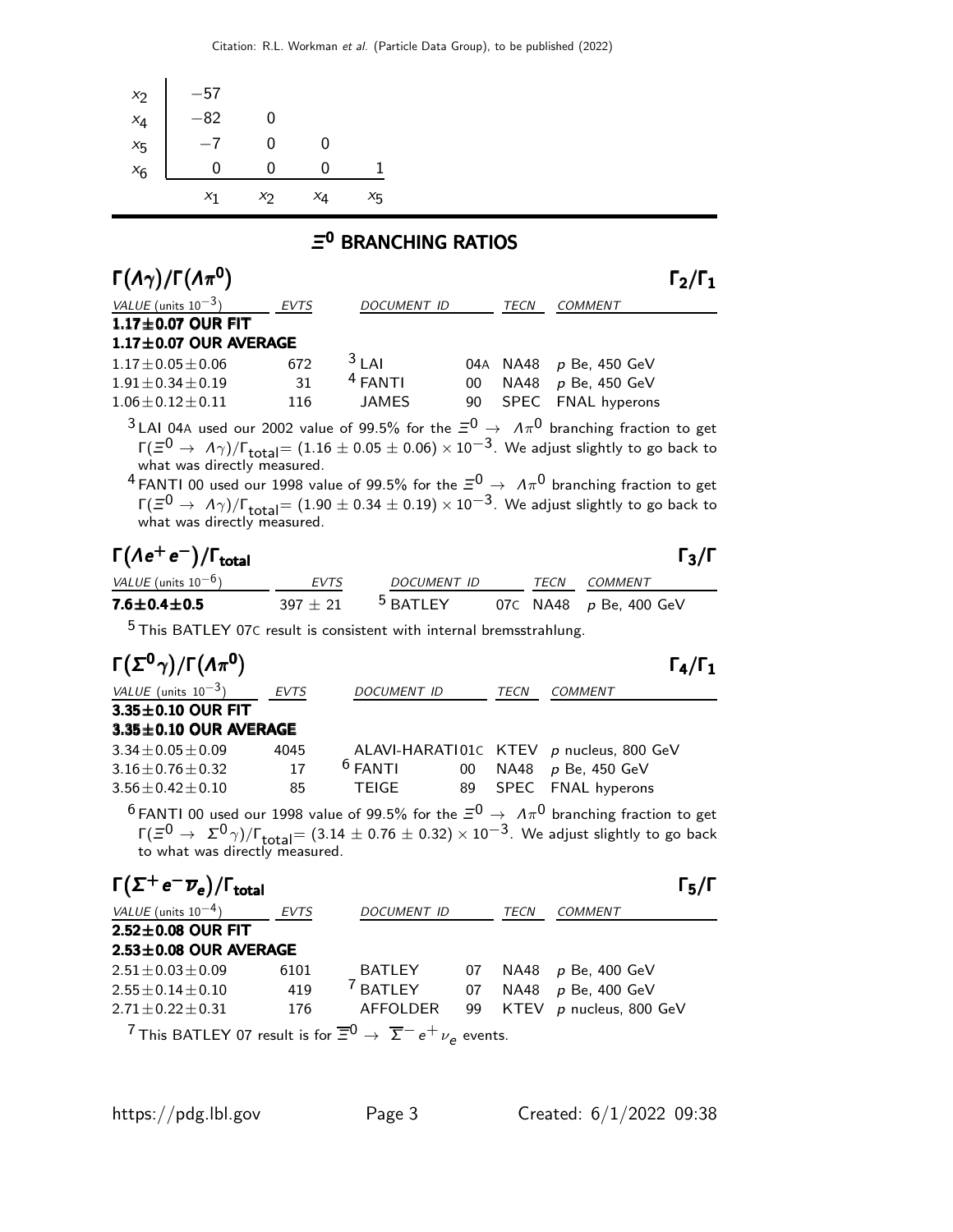| $\Gamma(\Sigma^+\mu^-\overline{\nu}_\mu)/\Gamma_{\rm total}$                                 |    |          |                                                                                                                                      |    |             | $\Gamma_6/\Gamma$                                                                                                  |
|----------------------------------------------------------------------------------------------|----|----------|--------------------------------------------------------------------------------------------------------------------------------------|----|-------------|--------------------------------------------------------------------------------------------------------------------|
| VALUE (units $10^{-6}$ ) EVTS                                                                |    |          | DOCUMENT ID TECN COMMENT                                                                                                             |    |             |                                                                                                                    |
| 2.3 $\pm$ 0.4 OUR FIT                                                                        |    |          |                                                                                                                                      |    |             |                                                                                                                    |
| $2.17 \pm 0.32 \pm 0.17$                                                                     |    | 66       | $8$ BATLEY                                                                                                                           |    |             | 13 NA48 p Be, 400 GeV                                                                                              |
|                                                                                              |    |          |                                                                                                                                      |    |             | $^8$ BATLEY 13 used $\bar{z}^0 \rightarrow z^+e^-\overline{\nu}_e$ decay as a normalization mode and its branching |
|                                                                                              |    |          | fraction value of $(2.51 \pm 0.03 \pm 0.09) \times 10^{-4}$ from BATLEY 07.                                                          |    |             |                                                                                                                    |
|                                                                                              |    |          |                                                                                                                                      |    |             |                                                                                                                    |
| $\Gamma(\Sigma^+\mu^-\overline{\nu}_\mu)/\Gamma(\Sigma^+e^-\overline{\nu}_e)$                |    |          |                                                                                                                                      |    |             | $\Gamma_6/\Gamma_5$                                                                                                |
|                                                                                              |    |          | DOCUMENT ID TECN COMMENT                                                                                                             |    |             |                                                                                                                    |
| $\frac{\text{VALUE}}{\text{0.0092}\pm\text{0.0015}} \frac{\text{EVTS}}{\text{OUT}}$          |    |          |                                                                                                                                      |    |             |                                                                                                                    |
| $0.018$ + $0.007$ + 0.002                                                                    |    | 9        |                                                                                                                                      |    |             | ABOUZAID 05 KTEV p nucleus 800 GeV                                                                                 |
|                                                                                              |    |          |                                                                                                                                      |    |             |                                                                                                                    |
| $\Gamma(\Sigma^- e^+ \nu_e)/\Gamma(\Lambda \pi^0)$<br>Test of $\Delta S = \Delta Q$ rule.    |    |          |                                                                                                                                      |    |             | $\Gamma_7/\Gamma_1$                                                                                                |
| VALUE (units $10^{-3}$ ) CL% EVTS                                                            |    |          | DOCUMENT ID                                                                                                                          |    |             | TECN COMMENT                                                                                                       |
| < 0.9                                                                                        | 90 | 0        | <b>YEH</b>                                                                                                                           | 74 |             | HBC Effective denom.=2500                                                                                          |
|                                                                                              |    |          | • • • We do not use the following data for averages, fits, limits, etc. • • •                                                        |    |             |                                                                                                                    |
|                                                                                              |    |          |                                                                                                                                      |    |             |                                                                                                                    |
| <1.5                                                                                         |    |          | <b>DAUBER</b>                                                                                                                        | 69 | HBC         |                                                                                                                    |
| $<$ 6                                                                                        |    |          | HUBBARD                                                                                                                              | 66 | <b>HBC</b>  |                                                                                                                    |
| $\Gamma(\Sigma^-\mu^+\nu_{\mu})/\Gamma(\Lambda\pi^0)$<br>Test of $\Delta S = \Delta Q$ rule. |    |          |                                                                                                                                      |    |             | $\Gamma_8/\Gamma_1$                                                                                                |
| VALUE (units $10^{-3}$ ) CL% EVTS                                                            |    |          | DOCUMENT ID TECN COMMENT                                                                                                             |    |             |                                                                                                                    |
| < 0.9                                                                                        | 90 | $\Omega$ | <b>YEH</b>                                                                                                                           | 74 |             | HBC Effective denom.=2500                                                                                          |
|                                                                                              |    |          | • • • We do not use the following data for averages, fits, limits, etc. • • •                                                        |    |             |                                                                                                                    |
| <1.5                                                                                         |    |          | <b>DAUBER</b>                                                                                                                        | 69 | HBC         |                                                                                                                    |
| $<$ 6                                                                                        |    |          | HUBBARD                                                                                                                              | 66 | HBC         |                                                                                                                    |
| $\Gamma(p\pi^-)/\Gamma(\Lambda\pi^0)$                                                        |    |          |                                                                                                                                      |    |             | $\Gamma_{9}/\Gamma_{1}$                                                                                            |
|                                                                                              |    |          | $\Delta S = 2$ . Forbidden in first-order weak interaction.                                                                          |    |             |                                                                                                                    |
| VALUE (units $10^{-6}$ ) CL% EVTS                                                            |    |          | <i>DOCUMENT ID</i>                                                                                                                   |    | TECN        | COMMENT                                                                                                            |
| $\lt$ 8.2                                                                                    | 90 |          | <b>WHITE</b>                                                                                                                         | 05 |             | HYCP $p$ Cu, 800 GeV                                                                                               |
|                                                                                              |    |          | • • • We do not use the following data for averages, fits, limits, etc. • • •                                                        |    |             |                                                                                                                    |
| < 36                                                                                         | 90 |          | GEWENIGER                                                                                                                            | 75 | <b>SPEC</b> |                                                                                                                    |
| $<$ 1800                                                                                     | 90 | 0        | YEH                                                                                                                                  | 74 | HBC         | Effective denom.=1300                                                                                              |
| < 900                                                                                        |    |          | <b>DAUBER</b>                                                                                                                        | 69 | HBC         |                                                                                                                    |
| $<$ 5000                                                                                     |    |          | HUBBARD                                                                                                                              | 66 | HBC         |                                                                                                                    |
| $\Gamma(\rho e^- \overline{\nu}_e)/\Gamma(\Lambda \pi^0)$                                    |    |          | $\Delta S = 2$ . Forbidden in first-order weak interaction.                                                                          |    |             | $\Gamma_{10}/\Gamma_1$                                                                                             |
| <u>VALUE</u> (units $10^{-3}$ ) CL% EVTS                                                     |    |          | <b>DOCUMENT ID</b>                                                                                                                   |    | TECN        | <b>COMMENT</b>                                                                                                     |
| < 1.3                                                                                        |    |          | <b>DAUBER</b>                                                                                                                        | 69 | HBC         |                                                                                                                    |
|                                                                                              |    |          | $\bullet\,\bullet\,\bullet\,$ We do not use the following data for averages, fits, limits, etc. $\bullet\,\bullet\,\bullet\,\bullet$ |    |             |                                                                                                                    |
| < 3.4                                                                                        | 90 | 0        | YEH                                                                                                                                  | 74 | HBC         | Effective denom. $=670$                                                                                            |
| $<$ 6                                                                                        |    |          | <b>HUBBARD</b>                                                                                                                       | 66 | HBC         |                                                                                                                    |
|                                                                                              |    |          |                                                                                                                                      |    |             |                                                                                                                    |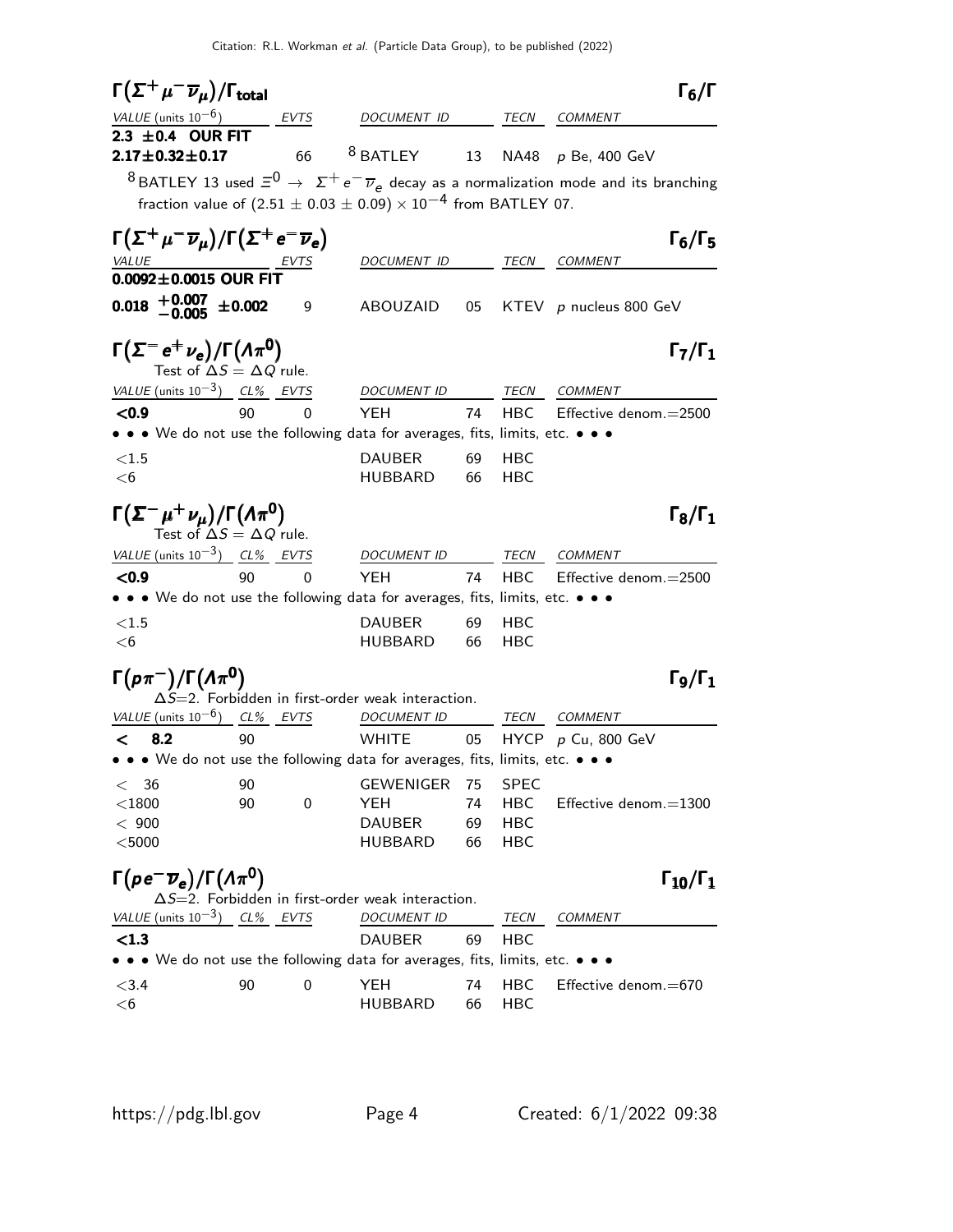| $\Gamma(p\mu^-\overline{\nu}_\mu)/\Gamma(\Lambda\pi^0)$                       |    |   | $\Delta S = 2$ . Forbidden in first-order weak interaction. |          |              | $\Gamma_{11}/\Gamma_{1}$ |
|-------------------------------------------------------------------------------|----|---|-------------------------------------------------------------|----------|--------------|--------------------------|
| VALUE (units $10^{-3}$ ) CL% EVTS                                             |    |   | <b>DOCUMENT ID</b>                                          |          | TECN         | <i>COMMENT</i>           |
| $\langle 1.3$                                                                 |    |   | DAUBER                                                      | 69       | HBC.         |                          |
| • • • We do not use the following data for averages, fits, limits, etc. • • • |    |   |                                                             |          |              |                          |
| <3.5<br><6                                                                    | 90 | 0 | YFH<br><b>HUBBARD</b>                                       | 74<br>66 | HBC.<br>HBC. | Effective denom. $=664$  |

#### Ξ <sup>0</sup> DECAY PARAMETERS

See the "Note on Baryon Decay Parameters" in the neutron Listings.

# $\alpha(\bar{\Xi}^0) \; \alpha_-(\Lambda)$

| This is a product of the $\Xi^0 \to A\pi^0$ and $A \to p\pi^-$ asymmetries.   |      |                    |    |             |                        |
|-------------------------------------------------------------------------------|------|--------------------|----|-------------|------------------------|
| <i>VALUE</i>                                                                  | EVTS | <b>DOCUMENT ID</b> |    | <b>TECN</b> | <b>COMMENT</b>         |
| $-0.261 \pm 0.006$ OUR AVERAGE                                                |      |                    |    |             |                        |
| $-0.276 \pm 0.001 \pm 0.035$                                                  | 4M   | <b>BATLEY</b>      |    |             | 10B NA48 p Be, 400 GeV |
| $-0.260 \pm 0.004 \pm 0.005$                                                  | 300k | <b>HANDLER</b>     |    |             | 82 SPEC FNAL hyperons  |
| • • • We do not use the following data for averages, fits, limits, etc. • • • |      |                    |    |             |                        |
| $-0.317 \pm 0.027$                                                            | 6075 | <b>BUNCE</b>       | 78 |             | SPEC FNAL hyperons     |
| $-0.35 \pm 0.06$                                                              | 505  | <b>BALTAY</b>      | 74 | HBC         | $K^-$ p 1.75 GeV/c     |
| $-0.28 \pm 0.06$                                                              | 739  | <b>DAUBER</b>      | 69 | HBC         | $K^-$ p 1.7–2.6 GeV/c  |
|                                                                               |      |                    |    |             |                        |

## $\alpha$  FOR  $\Xi^0 \rightarrow A\pi^0$

The above average,  $\alpha(\bar{=}^0)\alpha_-(\Lambda) = -0.261 \pm 0.006$ , divided by our current average  $\alpha_-(\varLambda)=$  0.732  $\pm$  0.014, gives the following value for  $\alpha(\bar{\varXi}^0)$ :

VALUE DOCUMENT ID  $-0.356\pm0.011$  OUR EVALUATION

# $\phi$  ANGLE FOR  $\Xi^{\mathsf{0}}\to~\varLambda\pi^{\mathsf{0}}$

| $\phi$ ANGLE FOR $\Xi^0 \to A\pi^0$ |             |                     |    |      | $(\tan\phi = \beta/\gamma)$ |
|-------------------------------------|-------------|---------------------|----|------|-----------------------------|
| VALUE $(^\circ)$                    | <b>EVTS</b> | <b>DOCUMENT ID</b>  |    | TECN | <b>COMMENT</b>              |
| $21 \pm 12$ OUR AVERAGE             |             |                     |    |      |                             |
| $16 \pm 17$                         | 652         | <b>BALTAY</b>       |    |      | 74 HBC 1.75 GeV/c $K^- p$   |
| $38 + 19$                           | 739         | <sup>9</sup> DAUBER | 69 | HBC  |                             |
| $-8 + 30$                           | 146         | $10$ BERGE          | 66 | HBC. |                             |

<sup>9</sup> DAUBER 69 uses  $\alpha_{\Lambda} = 0.647 \pm 0.020$ .

10 The errors have been multiplied by 1.2 due to approximations used for the  $\Xi$  polarization; see DAUBER 69 for a discussion.

## RADIATIVE HYPERON DECAYS

Revised July 2011 by J.D. Jackson (LBNL).

The weak radiative decays of spin-1/2 hyperons,  $B_i \rightarrow B_f \gamma$ , yield information about matrix elements (form factors) similar to that gained from weak hadronic decays. For a polarized spin-1/2 hyperon decaying radiatively via a  $\Delta Q = 0$ ,  $\Delta S = 1$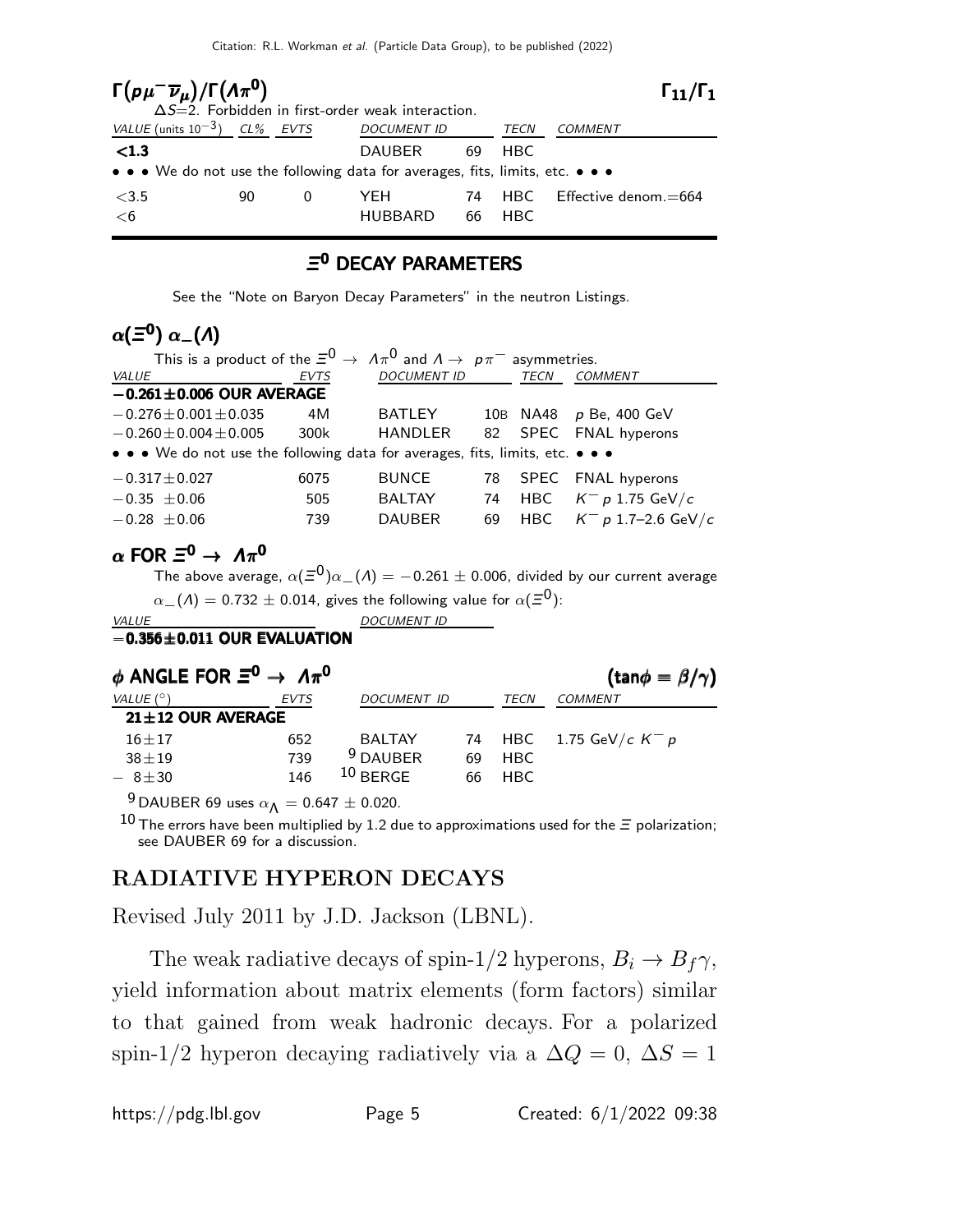transition, the angular distribution of the direction  $\hat{p}$  of the final spin-1/2 baryon in the hyperon rest frame is

$$
\frac{dN}{d\Omega} = \frac{N}{4\pi} \left( 1 + \alpha_{\gamma} \, \mathbf{P}_i \cdot \hat{\mathbf{p}} \right) \,. \tag{1}
$$

Here  $P_i$  is the polarization of the decaying hyperon, and  $\alpha_{\gamma}$  is the asymmetry parameter. In terms of the form factors  $F_1(q^2)$ ,  $F_2(q^2)$ , and  $G(q^2)$  of the effective hadronic weak electromagnetic vertex,

$$
F_1(q^2)\gamma_\lambda + iF_2(q^2)\sigma_{\lambda\mu}q^\mu + G(q^2)\gamma_\lambda\gamma_5,
$$

 $\alpha_{\gamma}$  is

$$
\alpha_{\gamma} = \frac{2 \operatorname{Re}[G(0) F_M^*(0)]}{|G(0)|^2 + |F_M(0)|^2}, \qquad (2)
$$

where  $F_M = (m_i - m_f)[F_2 - F_1/(m_i + m_f)]$ . If the decaying hyperon is unpolarized, the decay baryon has a longitudinal polarization given by  $P_f = -\alpha_\gamma$  [1].

The angular distribution for the weak hadronic decay,  $B_i \rightarrow B_f \pi$ , has the same form as Eq. (1), but of course with a different asymmetry parameter,  $\alpha_{\pi}$ . Now, however, if the decaying hyperon is unpolarized, the decay baryon has a longitudinal polarization given by  $P_f = +\alpha_\pi$  [2,3]. The difference of sign is because the spins of the pion and photon are different.

 $\Xi^0 \to \Lambda \gamma$  decay—The radiative decay  $\Xi^0 \to \Lambda \gamma$  of an unpolarized  $\Xi^0$  uses the hadronic decay  $\Lambda \to p\pi^-$  as the analyzer. As noted above, the longitudinal polarization of the  $\Lambda$  will be  $P_{\Lambda} = -\alpha_{\Xi\Lambda\gamma}$ . Let  $\alpha_{-}$  be the  $\Lambda \to p\pi^{-}$  asymmetry parameter and  $\theta_{\Lambda p}$  be the angle, as seen in the  $\Lambda$  rest frame, between the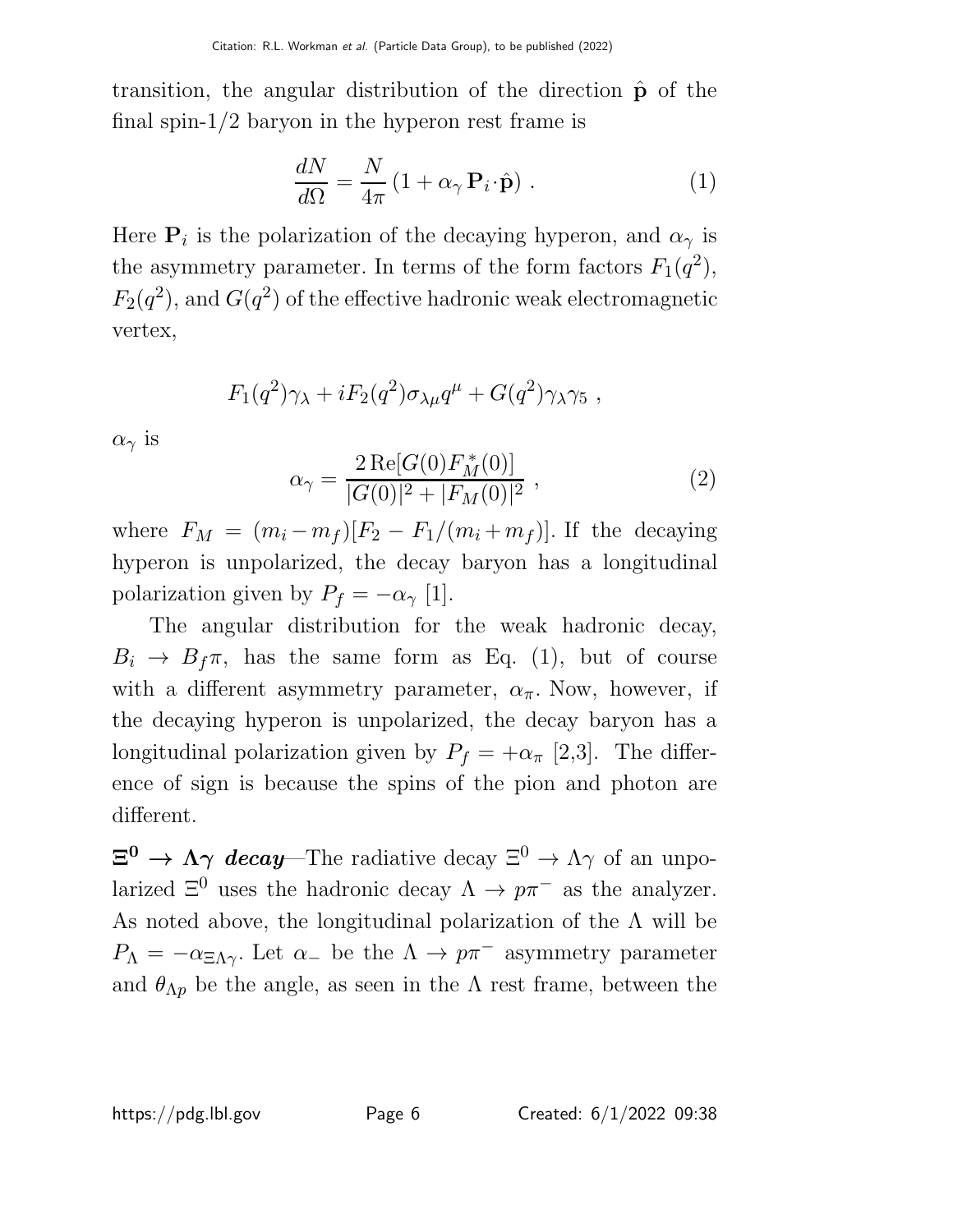Λ line of flight and the proton momentum. Then the hadronic version of Eq. (1) applied to the  $\Lambda \to p\pi^-$  decay gives

$$
\frac{dN}{d\cos\theta_{\Lambda p}} = \frac{N}{2} \left( 1 - \alpha_{\Xi\Lambda\gamma} \alpha_{-} \cos\theta_{\Lambda p} \right) \tag{3}
$$

for the angular distribution of the proton in the Λ frame. Our current value, from the CERN NA48/1 experiment [4], is  $\alpha_{\text{E}} = -0.704 \pm 0.019 \pm 0.064.$ 

 $\Xi^0 \to \Sigma^0 \gamma$  decay—The asymmetry parameter here,  $\alpha_{\Xi\Sigma\gamma}$ , is measured by following the decay chain  $\Xi^0 \to \Sigma^0 \gamma$ ,  $\Sigma^0 \to$  $\Lambda \gamma$ ,  $\Lambda \to p \pi^-$ . Again, for an unpolarized  $\Xi^0$ , the longitudinal polarization of the  $\Sigma^0$  will be  $P_{\Sigma} = -\alpha_{\Xi\Sigma}$ . In the  $\Sigma^0 \to$  $\Lambda$ γ decay, a parity-conserving magnetic-dipole transition, the polarization of the  $\Sigma^0$  is transferred to the  $\Lambda$ , as may be seen as follows. Let  $\theta_{\Sigma\Lambda}$  be the angle seen in the  $\Sigma^0$  rest frame between the  $\Sigma^0$  line of flight and the  $\Lambda$  momentum. For  $\Sigma^0$  helicity  $+1/2$ , the probability amplitudes for positive and negative spin states of the  $\Sigma^0$  along the  $\Lambda$  momentum are  $\cos(\theta_{\Sigma\Lambda}/2)$  and  $\sin(\theta_{\rm \Sigma} / 2)$ . Then the amplitude for a negative helicity photon and a negative helicity  $\Lambda$  is  $\cos(\theta_{\Sigma\Lambda}/2)$ , while the amplitude for positive helicities for the photon and  $\Lambda$  is  $\sin(\theta_{\Sigma\Lambda}/2)$ . For  $\Sigma^0$ helicity  $-1/2$ , the amplitudes are interchanged. If the  $\Sigma^0$  has longitudinal polarization  $P_{\Sigma}$ , the probabilities for  $\Lambda$  helicities  $\pm 1/2$  are therefore

$$
p(\pm 1/2) = \frac{1}{2} (1 \mp P_{\Sigma}) \cos^2(\theta_{\Sigma \Lambda}/2) + \frac{1}{2} (1 \pm P_{\Sigma}) \sin^2(\theta_{\Sigma \Lambda}/2) , \tag{4}
$$

and the longitudinal polarization of the  $\Lambda$  is

$$
P_{\Lambda} = -P_{\Sigma} \cos \theta_{\Sigma \Lambda} = +\alpha_{\Xi \Sigma \gamma} \cos \theta_{\Sigma \Lambda} . \qquad (5)
$$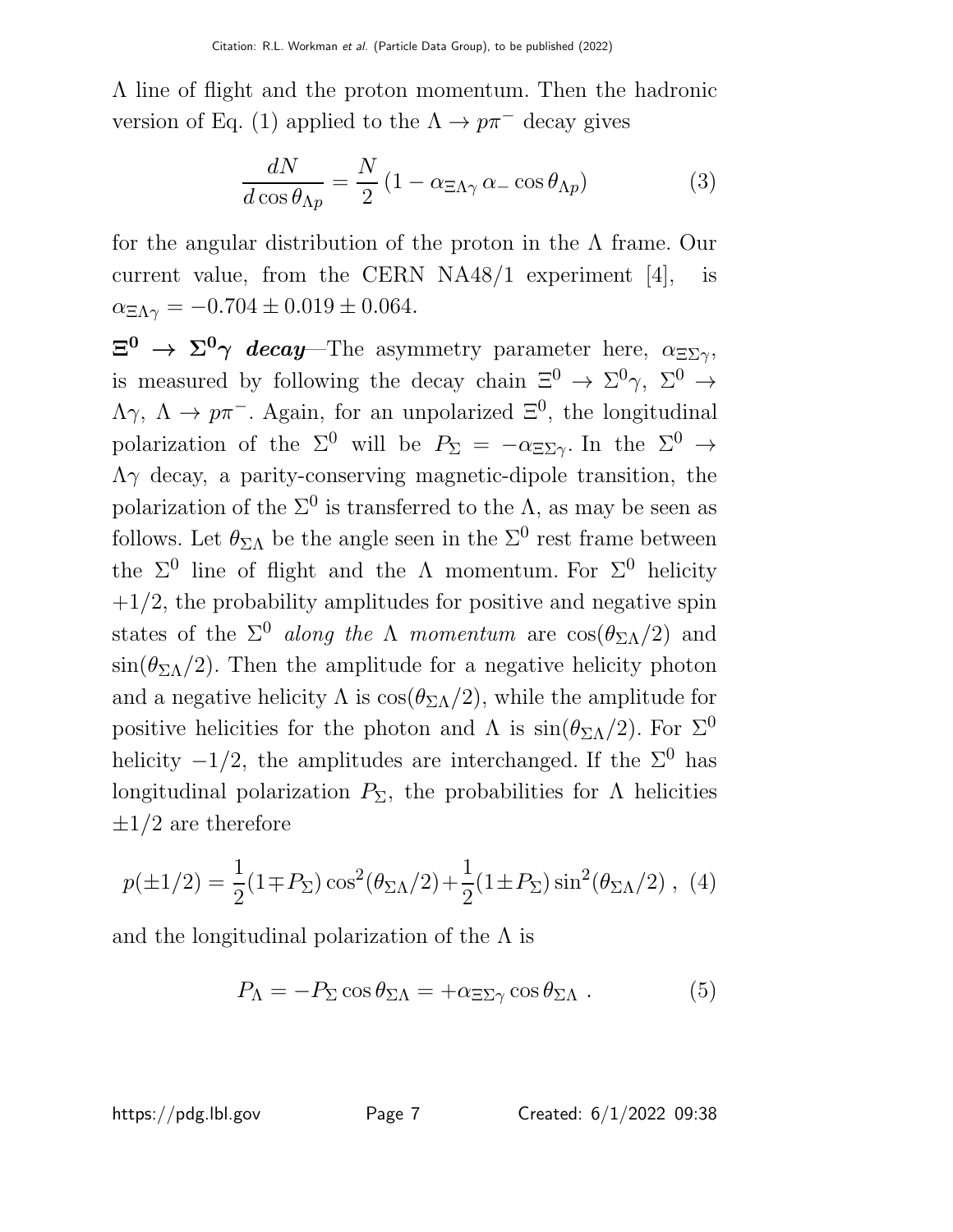Using Eq. (1) for the  $\Lambda \to p\pi^-$  decay again, we get for the joint angular distribution of the  $\Sigma^0 \to \Lambda \gamma$ ,  $\Lambda \to p \pi^-$  chain,

$$
\frac{d^2N}{d\cos\theta_{\Sigma\Lambda}\,d\cos\theta_{\Lambda p}} = \frac{N}{4}\left(1 + \alpha_{\Sigma\Sigma\gamma}\cos\theta_{\Sigma\Lambda}\,\alpha_-\cos\theta_{\Lambda p}\right). \tag{6}
$$

Our current average for  $\alpha_{\text{E}\Sigma\gamma}$  is  $-0.69 \pm 0.06$  [4,5].

# References

- 1. R.E. Behrends, Phys. Rev. 111, 1691 (1958); see Eq. (7) or (8).
- 2. In ancient times, the signs of the asymmetry term in the angular distributions of radiative and hadronic decays of polarized hyperons were sometimes opposite. For roughly 50 years, however, the overwhelming convention has been to make them the same. The aim, not always achieved, is to remove ambiguities.
- 3. For the definition of  $\alpha_{\pi}$ , see the note on "Baryon Decay" Parameters" in the Neutron Listings.
- 4. J.R. Batley et al., Phys. Lett. B693, 241 (2010).
- 5. A. Alavi-Harati et al., Phys. Rev. Lett. 86, 3239 (2001).

# $\alpha$  FOR  $\Xi^0\to\,\varLambda\gamma$

| See the note above on "Radiative Hyperon Decays."                                                                                                                                                                                                  |      |  |  |  |                          |  |
|----------------------------------------------------------------------------------------------------------------------------------------------------------------------------------------------------------------------------------------------------|------|--|--|--|--------------------------|--|
| <i>VALUE</i>                                                                                                                                                                                                                                       | EVTS |  |  |  | DOCUMENT ID TECN COMMENT |  |
| $-0.704 \pm 0.019 \pm 0.064$ 52k <sup>11</sup> BATLEY 10B NA48 p Be, 400 GeV                                                                                                                                                                       |      |  |  |  |                          |  |
| • • • We do not use the following data for averages, fits, limits, etc. • • •                                                                                                                                                                      |      |  |  |  |                          |  |
| $-0.78 \pm 0.18 \pm 0.06$ 672 LAI                                                                                                                                                                                                                  |      |  |  |  | 04A NA48 See BATLEY 10B  |  |
| $-0.43 \pm 0.44$ 87 <sup>12</sup> JAMES 90 SPEC FNAL hyperons                                                                                                                                                                                      |      |  |  |  |                          |  |
| <sup>11</sup> BATLEY 10B also measured the $\overline{\Xi}^0$ $\rightarrow$ $\overline{\Lambda}$ asymmetry to be -0.798 $\pm$ 0.064 (no<br>systematic error given) with 4769 events.<br>$12$ The sign has been changed; see the erratum, JAMES 02. |      |  |  |  |                          |  |
|                                                                                                                                                                                                                                                    |      |  |  |  |                          |  |

| $\alpha$ FOR $\Xi^0 \rightarrow \Lambda e^+e^-$ |             |                           |  |                               |
|-------------------------------------------------|-------------|---------------------------|--|-------------------------------|
| <i>VALUE</i>                                    | <i>EVTS</i> | DOCUMENT ID               |  | TECN COMMENT                  |
| $-0.8 \pm 0.2$                                  |             | $397\pm21$ $^{13}$ BATLEY |  | 07C NA48 <i>p</i> Be, 400 GeV |

13 This BATLEY 07C result is consistent with the asymmetry  $\alpha$  for  $\Xi^0 \to A\gamma$ , as expected if the mechanism is internal bremsstrahlung.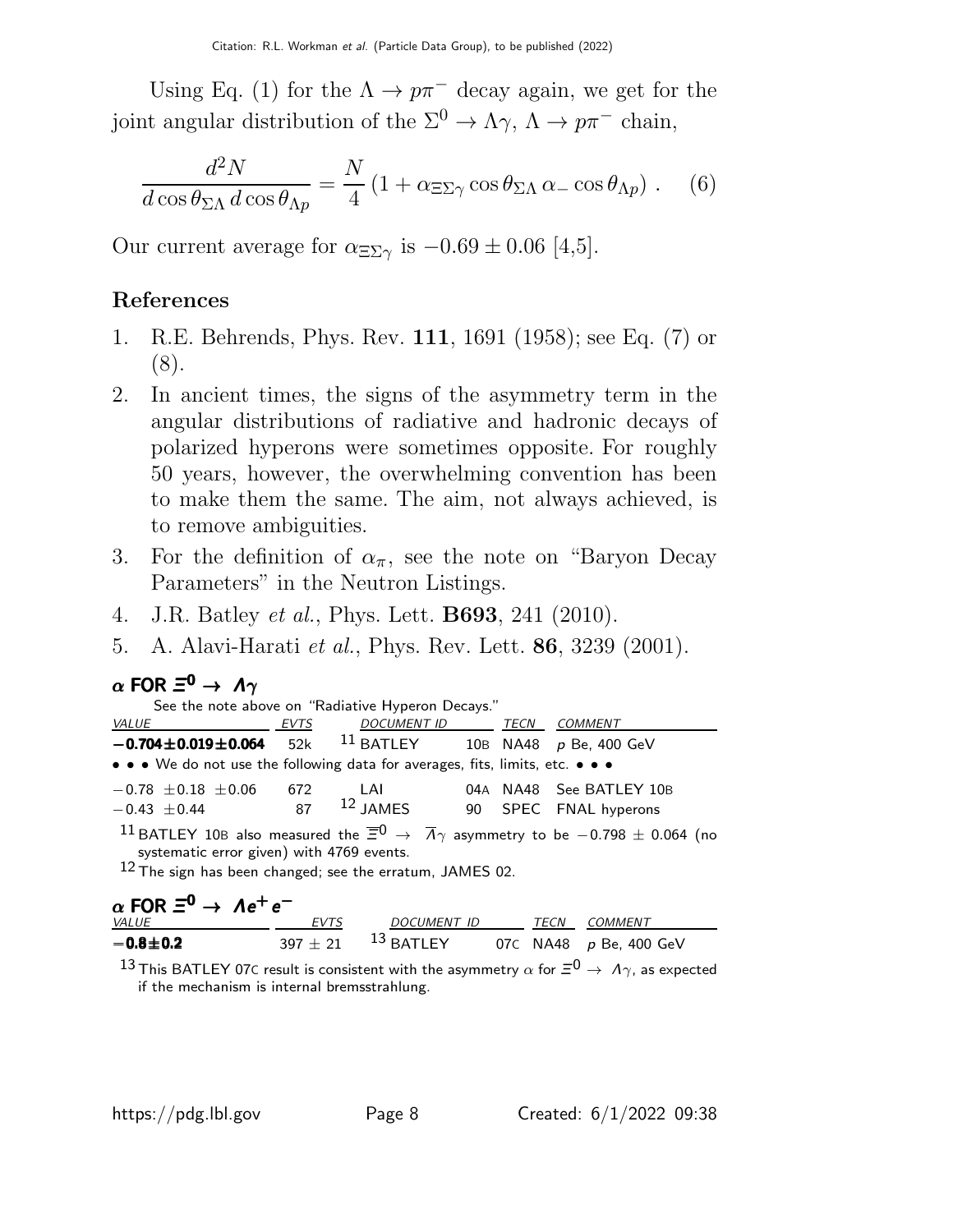| $\alpha$ FOR $\Xi^0 \rightarrow \Sigma^0 \gamma$                                                                                                                                    |                                                                                           |                                                                                                                                                                                                                                                                                  |                                                                                                                                                                                                                                                                                                                                                                          |    |                                                                                                                                                                                                                                                                                                                                                                                                                              |
|-------------------------------------------------------------------------------------------------------------------------------------------------------------------------------------|-------------------------------------------------------------------------------------------|----------------------------------------------------------------------------------------------------------------------------------------------------------------------------------------------------------------------------------------------------------------------------------|--------------------------------------------------------------------------------------------------------------------------------------------------------------------------------------------------------------------------------------------------------------------------------------------------------------------------------------------------------------------------|----|------------------------------------------------------------------------------------------------------------------------------------------------------------------------------------------------------------------------------------------------------------------------------------------------------------------------------------------------------------------------------------------------------------------------------|
|                                                                                                                                                                                     |                                                                                           |                                                                                                                                                                                                                                                                                  | See the note above on "Radiative Hyperon Decays."                                                                                                                                                                                                                                                                                                                        |    |                                                                                                                                                                                                                                                                                                                                                                                                                              |
| VALUE<br>$-0.69 \pm 0.06$ OUR AVERAGE                                                                                                                                               |                                                                                           | EVTS                                                                                                                                                                                                                                                                             | DOCUMENT ID TECN COMMENT                                                                                                                                                                                                                                                                                                                                                 |    |                                                                                                                                                                                                                                                                                                                                                                                                                              |
| $-0.729 \pm 0.030 \pm 0.076$                                                                                                                                                        |                                                                                           | 15k                                                                                                                                                                                                                                                                              |                                                                                                                                                                                                                                                                                                                                                                          |    | $14$ BATLEY 10B NA48 p Be, 400 GeV                                                                                                                                                                                                                                                                                                                                                                                           |
| $-0.63 \pm 0.08 \pm 0.05$ 4045                                                                                                                                                      |                                                                                           |                                                                                                                                                                                                                                                                                  |                                                                                                                                                                                                                                                                                                                                                                          |    | ALAVI-HARATI01C KTEV p nucleus, 800 GeV                                                                                                                                                                                                                                                                                                                                                                                      |
|                                                                                                                                                                                     |                                                                                           |                                                                                                                                                                                                                                                                                  | • • • We do not use the following data for averages, fits, limits, etc. • • •                                                                                                                                                                                                                                                                                            |    |                                                                                                                                                                                                                                                                                                                                                                                                                              |
| $+0.20 \pm 0.32 \pm 0.05$                                                                                                                                                           |                                                                                           | 85                                                                                                                                                                                                                                                                               | $15$ TEIGE                                                                                                                                                                                                                                                                                                                                                               |    | 89 SPEC FNAL hyperons                                                                                                                                                                                                                                                                                                                                                                                                        |
|                                                                                                                                                                                     |                                                                                           |                                                                                                                                                                                                                                                                                  |                                                                                                                                                                                                                                                                                                                                                                          |    | <sup>14</sup> BATLEY 10B also measured the $\overline{\Xi}^0$ $\rightarrow$ $\overline{\Sigma}^0$ $\gamma$ asymmetry to be $-0.786 \pm 0.104$ (no                                                                                                                                                                                                                                                                            |
|                                                                                                                                                                                     |                                                                                           | systematic error given) with 1404 events.                                                                                                                                                                                                                                        |                                                                                                                                                                                                                                                                                                                                                                          |    | $15$ This result has been withdrawn, due to an error. See the erratum, TEIGE 02.                                                                                                                                                                                                                                                                                                                                             |
|                                                                                                                                                                                     |                                                                                           |                                                                                                                                                                                                                                                                                  |                                                                                                                                                                                                                                                                                                                                                                          |    |                                                                                                                                                                                                                                                                                                                                                                                                                              |
| $g_1(0)/f_1(0)$ FOR $\Xi^0 \rightarrow \Sigma^+ e^- \overline{\nu}_e$                                                                                                               |                                                                                           |                                                                                                                                                                                                                                                                                  |                                                                                                                                                                                                                                                                                                                                                                          |    |                                                                                                                                                                                                                                                                                                                                                                                                                              |
| VALUE EVTS<br>1.22±0.05 OUR AVERAGE                                                                                                                                                 |                                                                                           |                                                                                                                                                                                                                                                                                  | DOCUMENT ID TECN COMMENT                                                                                                                                                                                                                                                                                                                                                 |    |                                                                                                                                                                                                                                                                                                                                                                                                                              |
| $1.21 \pm 0.05$                                                                                                                                                                     |                                                                                           |                                                                                                                                                                                                                                                                                  |                                                                                                                                                                                                                                                                                                                                                                          |    | BATLEY 13 NA48 p Be, 400 GeV                                                                                                                                                                                                                                                                                                                                                                                                 |
| $1.32^{+0.21}_{-0.17}$ ± 0.05                                                                                                                                                       |                                                                                           |                                                                                                                                                                                                                                                                                  |                                                                                                                                                                                                                                                                                                                                                                          |    | 487 $^{16}$ ALAVI-HARATI011 KTEV p nucleus, 800 GeV                                                                                                                                                                                                                                                                                                                                                                          |
|                                                                                                                                                                                     |                                                                                           |                                                                                                                                                                                                                                                                                  |                                                                                                                                                                                                                                                                                                                                                                          |    |                                                                                                                                                                                                                                                                                                                                                                                                                              |
|                                                                                                                                                                                     |                                                                                           |                                                                                                                                                                                                                                                                                  | • • • We do not use the following data for averages, fits, limits, etc. • • •                                                                                                                                                                                                                                                                                            |    |                                                                                                                                                                                                                                                                                                                                                                                                                              |
| $1.20 \pm 0.04 \pm 0.03$                                                                                                                                                            |                                                                                           | 6520                                                                                                                                                                                                                                                                             | $17$ BATLEY                                                                                                                                                                                                                                                                                                                                                              |    | 07 NA48 See BATLEY 13                                                                                                                                                                                                                                                                                                                                                                                                        |
| input.                                                                                                                                                                              |                                                                                           |                                                                                                                                                                                                                                                                                  | weak-magnetism term takes its exact SU(3) value.                                                                                                                                                                                                                                                                                                                         |    | $16$ ALAVI-HARATI 011 assumes here that the second-class current is zero and that the<br><sup>17</sup> This BATLEY 07 result uses our 2006 value of $V_{US}$ from semileptonic kaon decays as                                                                                                                                                                                                                                |
| $g_2(0)/f_1(0)$ ) FOR $\Xi^0 \to \Sigma^+ e^- \overline{\nu}_e$                                                                                                                     |                                                                                           |                                                                                                                                                                                                                                                                                  |                                                                                                                                                                                                                                                                                                                                                                          |    |                                                                                                                                                                                                                                                                                                                                                                                                                              |
| <b>VALUE</b>                                                                                                                                                                        |                                                                                           | EVTS                                                                                                                                                                                                                                                                             | DOCUMENT ID TECN COMMENT                                                                                                                                                                                                                                                                                                                                                 |    |                                                                                                                                                                                                                                                                                                                                                                                                                              |
| $-1.7^{+2.1}_{-2.0}$ ± 0.5                                                                                                                                                          |                                                                                           |                                                                                                                                                                                                                                                                                  |                                                                                                                                                                                                                                                                                                                                                                          |    | 487 18 ALAVI-HARATI011 KTEV p nucleus, 800 GeV                                                                                                                                                                                                                                                                                                                                                                               |
|                                                                                                                                                                                     |                                                                                           |                                                                                                                                                                                                                                                                                  |                                                                                                                                                                                                                                                                                                                                                                          |    | <sup>18</sup> ALAVI-HARATI 011 thus assumes that $g_2 = 0$ in calculating $g_1/f_1$ , above.                                                                                                                                                                                                                                                                                                                                 |
| $f_2(0)/f_1(0)$ FOR $\Xi^0 \rightarrow \Sigma^+e^-\overline{\nu}_e$                                                                                                                 |                                                                                           |                                                                                                                                                                                                                                                                                  |                                                                                                                                                                                                                                                                                                                                                                          |    |                                                                                                                                                                                                                                                                                                                                                                                                                              |
| <i>VALUE</i>                                                                                                                                                                        |                                                                                           | <u>EVTS</u>                                                                                                                                                                                                                                                                      | DOCUMENT ID                                                                                                                                                                                                                                                                                                                                                              |    | TECN COMMENT                                                                                                                                                                                                                                                                                                                                                                                                                 |
| 2.0±0.9 OUR AVERAGE                                                                                                                                                                 |                                                                                           |                                                                                                                                                                                                                                                                                  |                                                                                                                                                                                                                                                                                                                                                                          |    |                                                                                                                                                                                                                                                                                                                                                                                                                              |
| $2.0 \pm 1.3$                                                                                                                                                                       |                                                                                           |                                                                                                                                                                                                                                                                                  | BATLEY                                                                                                                                                                                                                                                                                                                                                                   | 13 | NA48 p Be, 400 GeV                                                                                                                                                                                                                                                                                                                                                                                                           |
| $2.0 \pm 1.2 \pm 0.5$                                                                                                                                                               |                                                                                           | 487                                                                                                                                                                                                                                                                              | ALAVI-HARATI01                                                                                                                                                                                                                                                                                                                                                           |    | KTEV p nucleus, 800 GeV                                                                                                                                                                                                                                                                                                                                                                                                      |
|                                                                                                                                                                                     |                                                                                           |                                                                                                                                                                                                                                                                                  | $\Xi^0$ REFERENCES                                                                                                                                                                                                                                                                                                                                                       |    |                                                                                                                                                                                                                                                                                                                                                                                                                              |
| BATLEY<br>BATLEY<br>BATLEY<br>BATLEY<br>ABOUZAID<br>WHITE<br>LAI<br>JAMES<br>TEIGE<br>ALAVI-HARATI 01C<br>ALAVI-HARATI 01I<br>FANTI<br>AFFOLDER<br>JAMES<br>TEIGE<br>HANDLER<br>COX | 13<br>10B<br>07<br>07C<br>05<br>05<br>04A<br>02<br>02<br>00<br>99<br>90<br>89<br>82<br>81 | PL B720 105<br>PL B693 241<br>PL B645 36<br>PL B650 1<br>PRL 95 081801<br>PRL 94 101804<br>PL B584 251<br>PRL 89 169901 (errat.)<br>PRL 89 169902 (errat.)<br>PRL 86 3239<br>PRL 87 132001<br>EPJ C12 69<br>PRL 82 3751<br>PRL 64 843<br>PRL 63 2717<br>PR D25 639<br>PRL 46 877 | J.R. Batley <i>et al.</i><br>J.R. Batley et al.<br>J.R. Batley et al.<br>J.R. Batley et al.<br>E. Abouzaid et al.<br>C.G. White et al.<br>A. Lai et al.<br>C. James et al.<br>S. Teige et al.<br>A. Alavi-Harati et al.<br>A. Alavi-Harati et al.<br>V. Fanti et al.<br>A. Affolder et al.<br>C. James et al.<br>S. Teige et al.<br>R. Handler et al.<br>P.T. Cox et al. |    | (CERN NA48/1 Collab.)<br>(CERN NA48/1 Collab.)<br>(CERN NA48/1 Collab.)<br>(CERN NA48 Collab.)<br>(FNAL KTeV Collab.)<br>(FNAL HyperCP Collab.)<br>(CERN NA48 Collab.)<br>(MINN, MICH, WISC, RUTG)<br>(RUTG, MICH, MINN)<br>(FNAL KTeV Collab.)<br>(FNAL KTeV Collab.)<br>(CERN NA48 Collab.)<br>(FNAL KTeV Collab.)<br>(MINN, MICH, WISC, RUTG)<br>(RUTG, MICH, MINN)<br>$(WISC, MICH, MINN+)$<br>(MICH, WISC, RUTG, MINN+) |

https://pdg.lbl.gov Page 9 Created: 6/1/2022 09:38